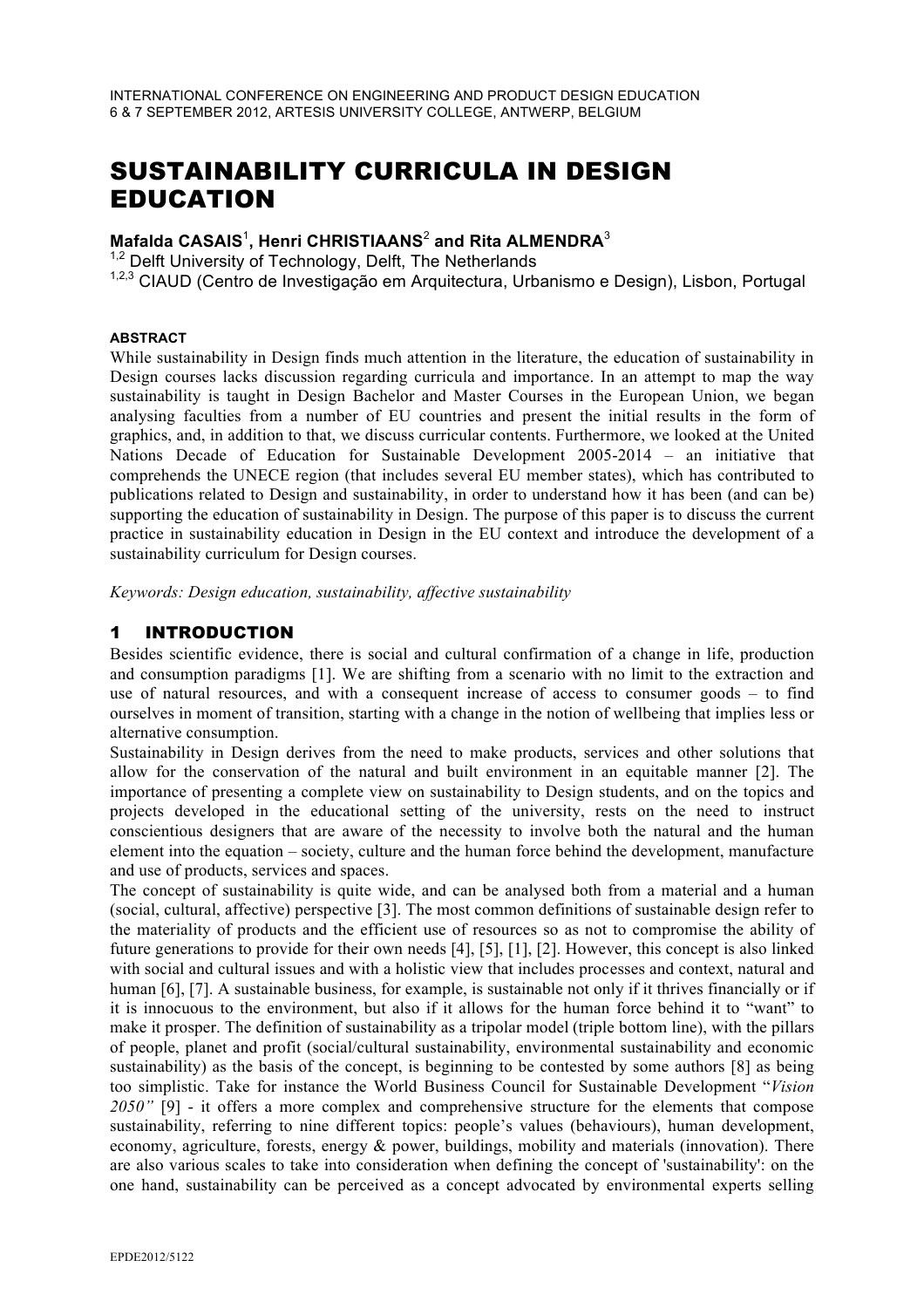solutions to high profile contexts, but it can also be, on the other hand, understood as a concept championed by small groups and indigenous populations seeking to preserve traditional techniques and practices and to encourage the change at community scale [7]. According to Chapman [10] sustainable design has developed an approach that tends to limit itself to suppressing symptoms of an ecological crisis, rather than tackle the real causes, meaning that it fails the deep understanding of human consumption and disposal of products. In other words, sustainable design has resigned to a peripheral role in solving the problems instead of reaching its potential as a pioneer in social change.

Focussing on sustainability in Product Design particularly, several authors [3], [10], [11], [12] add that the sustainability of an artefact has to be considered in terms of affection, in addition to its materiality, since it is this human element that ultimately distinguishes the project as timeless and truly sustainable. Borjesson [3] proposes that designers take into consideration the assessment of emotion and pleasure as a parameter, adding – with reference to the work of Damásio [13] – that emotions are vital in decision-making (when choosing an object for purchase, for example); and that the terms 'emotion', 'affection' and even 'spiritual' are used to describe, several times, the quality of an object. In this sense, we can affirm that sustainability does not only relate to natural process and context, but also to the affectivity bonds that often allow humans to keep objects that, for example, no longer serve practical functions (but are still valued for their history, appearance or other characteristics) – in sum sustainability (in Design) has to do with affectivity in addition to resilience.

The idea of enriching objects with symbolic features with the intention of expanding their lifecycle increases their sustainability and ultimately can become leverage for companies that might have reached a technology ceiling, which simply means that it is increasingly difficult to get ahead of the competition in terms of, for example, functionality, technical reliability or manufacturing costs. As such, this approach becomes a new impulse for the industry, for retailers and for consumers as well, with the manufacturing, selling and using of products that potentially get more attention and a prolonged duration compared to other objects. This allows us to conclude that there is no longer a question that sustainability is fundamental in Design practice, and therefore, in Design education.

## 2 THE UNESCO DECADE OF EDUCATION FOR SUSTAINABLE DEVELOPMENT

In 2005 the High-level meeting of Environmental and Education Ministries adopted the UNECE Strategy for Education for Sustainable Development. The Strategy was developed with governments, educational institutions, NGO and other stakeholders of the UNECE region – which is comprised of 56 member states [14]. This Strategy is a policy tool to promote Education for Sustainable Development (ESD) at national and local levels in the UNECE region, with costs borne by each country. As part of the UNECE Strategy for ESD, The United Nations Decade of Education for Sustainable Development 2005-2014 has a vision of using education as a catalyst to stimulate changes in values, attitudes and lifestyles to ensure a sustainable future and the evolution of just societies. The DESD has contributed to publications related to Design and Sustainability. Furthermore, it has developed a framework for Education for Sustainability (EfS) that can be used as a foundation for a sustainability curriculum for Design education.

## **2.1 Education for Sustainability (EfS) framework**

The EfS framework developed in the context of the Decade of Education for Sustainable Development aims to provide a foundation for the implementation of changes to the Education for Sustainable Development practice. The actions that such framework is able to bring to education practice are the integration of inter and multi-disciplinary elements in single curricular unit programmes; the encouragement of experimental teaching and learning, so that the applications of area of study can be further explored; the addition of thematic interests that were little or not at all explored previously (e.g. in Design education: community, globalization and society, globalization and trade, Corporate Social Responsibility, accountability and ethics, health and wellbeing, cultural preservation, etc.); the innovation of curricular contents instead of mere addition; the encouragement of questioning beyond knowledge transfer and issue awareness; the provision of a view of people as changing agents, rather that the problem; the encouragement of reflection and discussion of creative solutions in new frames of mind; the introduction of collaborative ways of thinking and doing.

According to UNESCO, the use of the EfS framework is aimed at creating an understanding and an application of the concept of sustainability, by appealing to the use of additional and different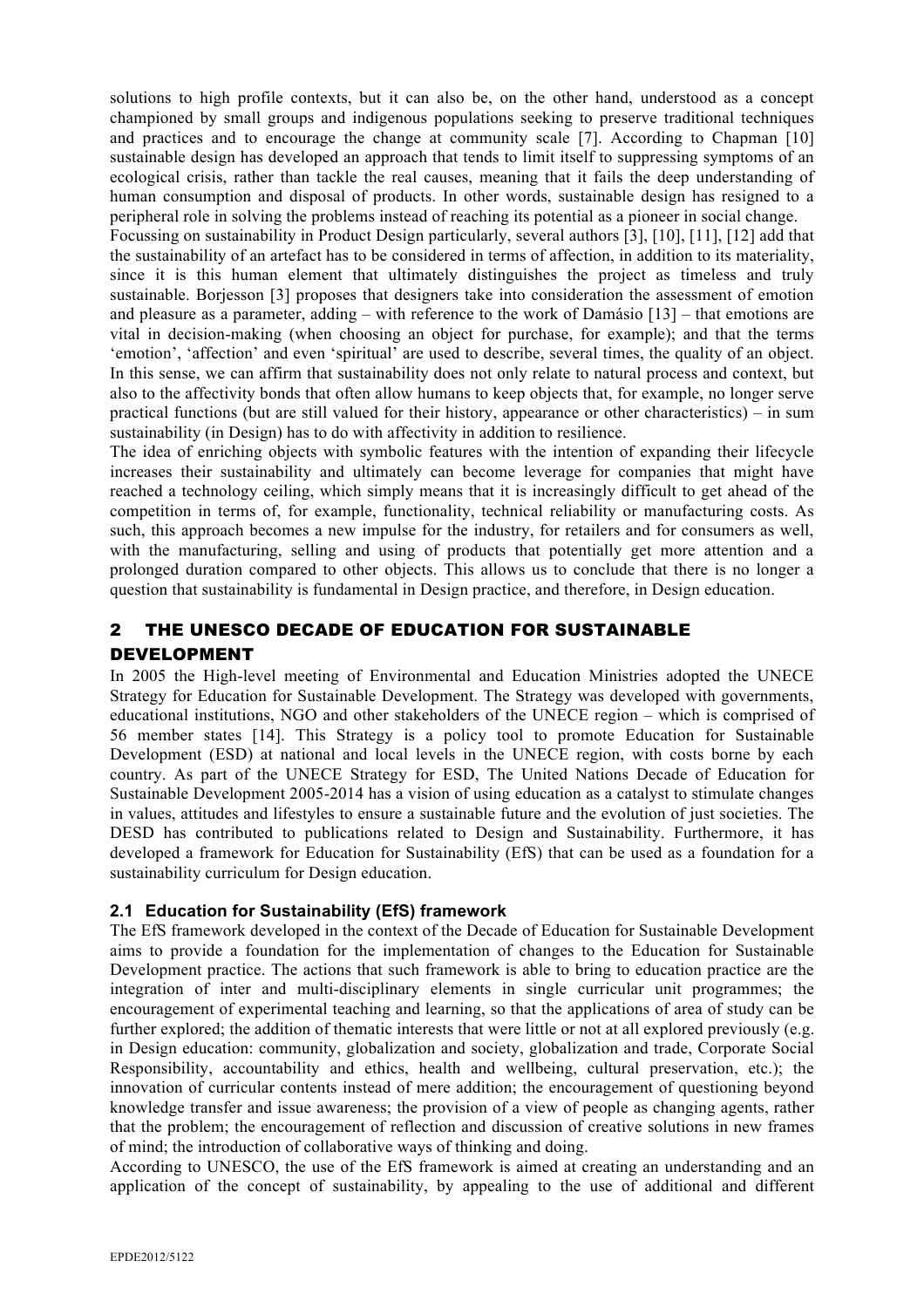processes in education, of new approaches, and of the involvement of people rather than the mere conveyance of a body of knowledge. It identifies connections and relationships, and shifts the thought from 'things' to 'processes', also integrating decision-making and adaptive management techniques. The UNESCO EfS framework consists of three main cores: Society (social institutions and their role in change and development; the democratic and participatory systems which give opportunity for the expression of opinion; etc. [15]); Environment (resources and fragility of the physical environment; the effects on it of human activity and decisions; etc. [15]); and Economy (sensitivity to the limits and potential of economic growth; their impact on society and on the environment; the commitment to assess levels of consumption; the concern for the environment and for social justice [15]). In a closer perspective on the framework, we find sustainability issues that are transversal to these mentioned cores, giving it more complete and holistic characteristics. Such issues include overcoming poverty; gender roles and equality; health promotion; rural transformation; sustainable consumption; indigenous knowledge; sustainable urbanization; and corporate responsibility, among others. This framework is intended to be interdisciplinary and holistic; value-driven; based on critical thinking and problem solving; multi-method; based on participatory decision-making; applicable in a day to day personal and professional life; and locally relevant [15].

# 3 SUSTAINABILITY IN DESIGN EDUCATION IN E.U. COUNTRIES

The choice of European Union faculties to conduct an analysis about the existence and contents of sustainability curricula in Design education has to do with the common ground that the member states share regarding education policies and culture: despite the fact that the EU member states have not shown hitherto the will to delegate sovereignty in matters of Education, it is possible to observe a progressive tendency towards convergence – not in the sense of standardization of curricula, but of resulting degrees (notice the ECTS system, the mobility programmes, the Bologna<sup>1</sup> process, etc.). In this sense, and because EU member states are included in an intergovernmental and supranational governing system, and share common legislation in many policy areas, the EU becomes an ideal case study. In this investigation, the collected information was planned to have two stages: a first approach to the online information that the high education entities offer potential students in their websites, and a second stage of contact with the institutions in order to acquire more information and detailed curricula. At this point of our investigation we have (partially) observed one third of the EU countries and 36 high education institutions that offer Bachelor or Master courses in industrial design (or similar), in a first stage approach.

## **3.1 First results**

Table 1 shows the results of (partially) analysed countries and respective faculties in regards to the existence of a sustainability component in Design courses.

| Country | University/Faculty                 | Course | Sustainability<br>C.U. | Sustainability<br>C U<br>(contents)                   | Potentially<br>complementary<br>C.U. |
|---------|------------------------------------|--------|------------------------|-------------------------------------------------------|--------------------------------------|
| Austria | Angewandte Vienna                  | B, M   | N <sub>0</sub>         |                                                       |                                      |
|         | Kunstuniversität Linz              | B, M   | N <sub>0</sub>         |                                                       |                                      |
| Belgium | Media Arts Design<br>Faculty (MAD) | B, M   | in M course            | "Art/Object &<br>Design":<br>sustainability,<br>users |                                      |
|         | Artesis                            | B, M   | in B course            | "Eco-design"                                          |                                      |
|         | ARBA-ESA                           | M      | no                     |                                                       |                                      |
| Country | University/Faculty                 | Course | Sustainability<br>C.U. | Sustainability<br>C.U.                                | Potentially<br>complementary         |

*Table 1. Collected data from 36 EU high education establishments (abbreviations: C.U. – curricular unit; B – Bachelor course; M – Master course; (e) – elective)*

<sup>-</sup>1 The European Higher Education Area proposed by the Bologna Accords was not developed exclusively by EU institutions, but it includes several EU member states.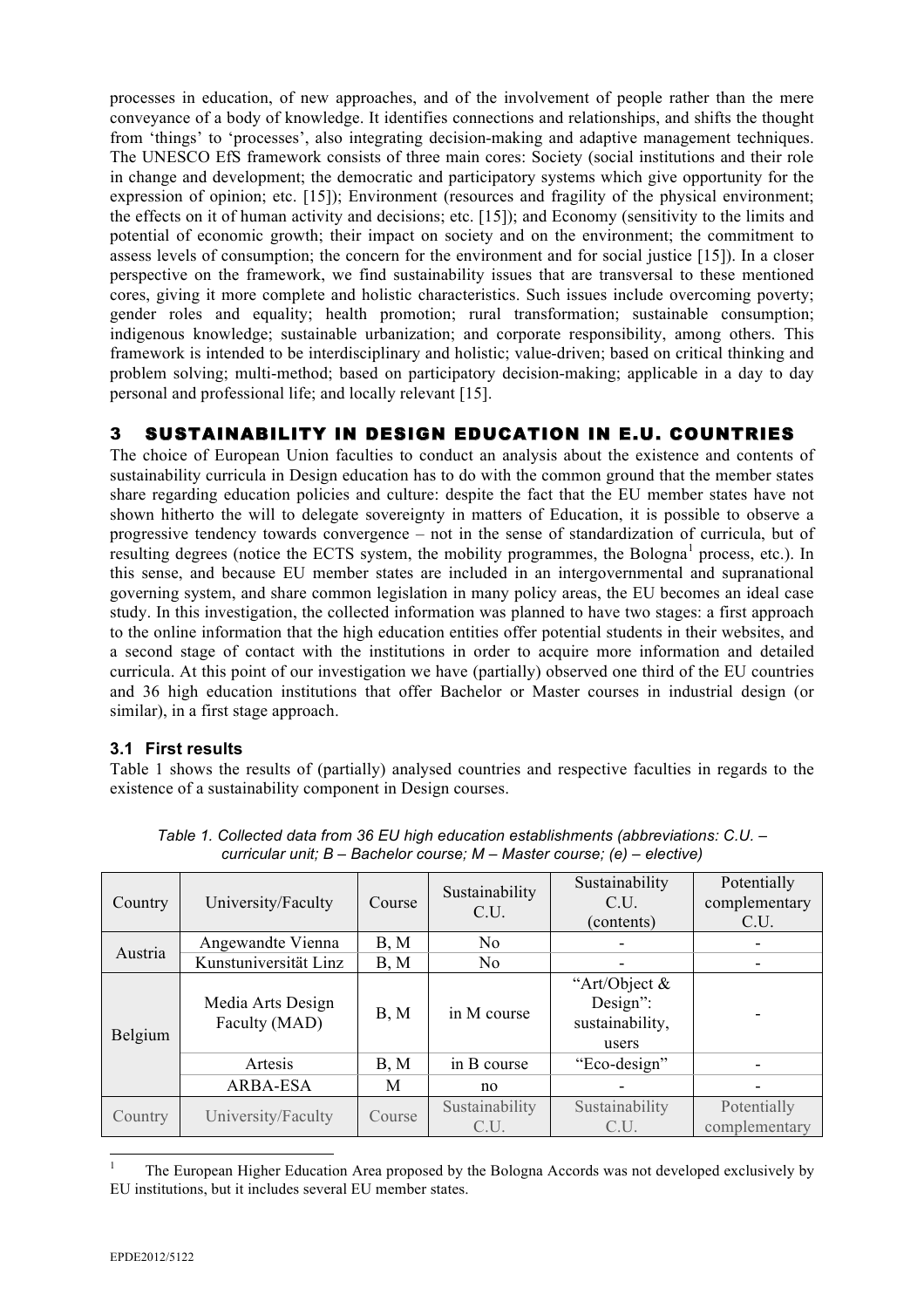|                                 |                                                  |                  |                        | (contents)                                                                                              | C.U.                                                                                                          |
|---------------------------------|--------------------------------------------------|------------------|------------------------|---------------------------------------------------------------------------------------------------------|---------------------------------------------------------------------------------------------------------------|
| Bulgaria                        | National Academy of<br>Arts                      | B, M             | yes                    | no info                                                                                                 | no info                                                                                                       |
| Czech<br>Republi<br>$\mathbf c$ | <b>UJEP</b>                                      | B, M             | no                     |                                                                                                         |                                                                                                               |
|                                 | $UWB - IAD$                                      | B                | no info                | no info                                                                                                 | no info                                                                                                       |
| Estonia                         | EAA                                              | B, M             | in M course            | "Project VI":<br>sustainable<br>solution in Design                                                      | "Material<br>culture";<br>"Environment<br>and Economical<br>Structure"                                        |
| Finland                         | <b>Aalto University</b>                          | B, M             | in M course            | Master in<br>Creative<br>Sustainability,<br>"Systems<br>Thinking for Sust.<br>Communities" (e)          |                                                                                                               |
|                                 | LAMK Institute of<br>Design                      | B                | no info                | no info                                                                                                 | no info                                                                                                       |
| France                          | <b>ENSA Dijon</b>                                | B                | no                     |                                                                                                         |                                                                                                               |
|                                 | <b>IRAVM</b>                                     | B                | no                     |                                                                                                         |                                                                                                               |
|                                 | <b>FAUTL</b>                                     | B, M             | in M course            | "Sustainable<br>Design"                                                                                 |                                                                                                               |
|                                 | <b>IADE</b>                                      | B, M             | yes                    | "Design for<br>Sustainability" (in<br>M course):<br>material culture,<br>ecology, systemic<br>solutions | "Economy and<br>Society" (in B<br>course):<br>fundaments of<br>economy,<br>scarce<br>resources,<br>innovation |
|                                 | <b>FBAUL</b>                                     | B, M             | in B course            | "Eco-design and<br>Sustainability"                                                                      | "Material<br>Culture"                                                                                         |
|                                 | ESAD Leiria                                      | B, M             | no                     |                                                                                                         |                                                                                                               |
| Portugal                        | <b>ESAD Matosinhos</b><br><b>Escola Superior</b> | B, M<br>B        | no<br>in B course      | "Eco-design"                                                                                            |                                                                                                               |
|                                 | Gallaecia<br>Lusíada University                  | B, M             | in M course            | "Sustainability"                                                                                        |                                                                                                               |
|                                 | Lusófona University                              | B, M             | in M course            | "Eco-design"                                                                                            | $\overline{\phantom{a}}$                                                                                      |
|                                 | EUAC Coimbra                                     | B                | in B course            | "Design and<br>Environment"                                                                             | "Art and<br>Culture"                                                                                          |
|                                 | ESTG-IPVC                                        | $\boldsymbol{B}$ | no                     |                                                                                                         |                                                                                                               |
|                                 | University of Madeira                            | B                | no                     |                                                                                                         |                                                                                                               |
|                                 | University of Aveiro                             | B, M             | in M course            | "Sustainable<br>Development" (e)                                                                        | "Symbolic"<br>Valorisation of<br>Artefacts" (e)                                                               |
|                                 | <b>FEUP</b>                                      | B, M             | no                     |                                                                                                         |                                                                                                               |
| Country                         | University/Faculty                               | Course           | Sustainability<br>C.U. | Sustainability<br>C.U.<br>(contents)                                                                    | Potentially<br>complementary<br>C.U.                                                                          |
| Country                         | University/Faculty                               | Course           | Sustainability<br>C.U. | Sustainability<br>C.U.                                                                                  | Potentially<br>complementary                                                                                  |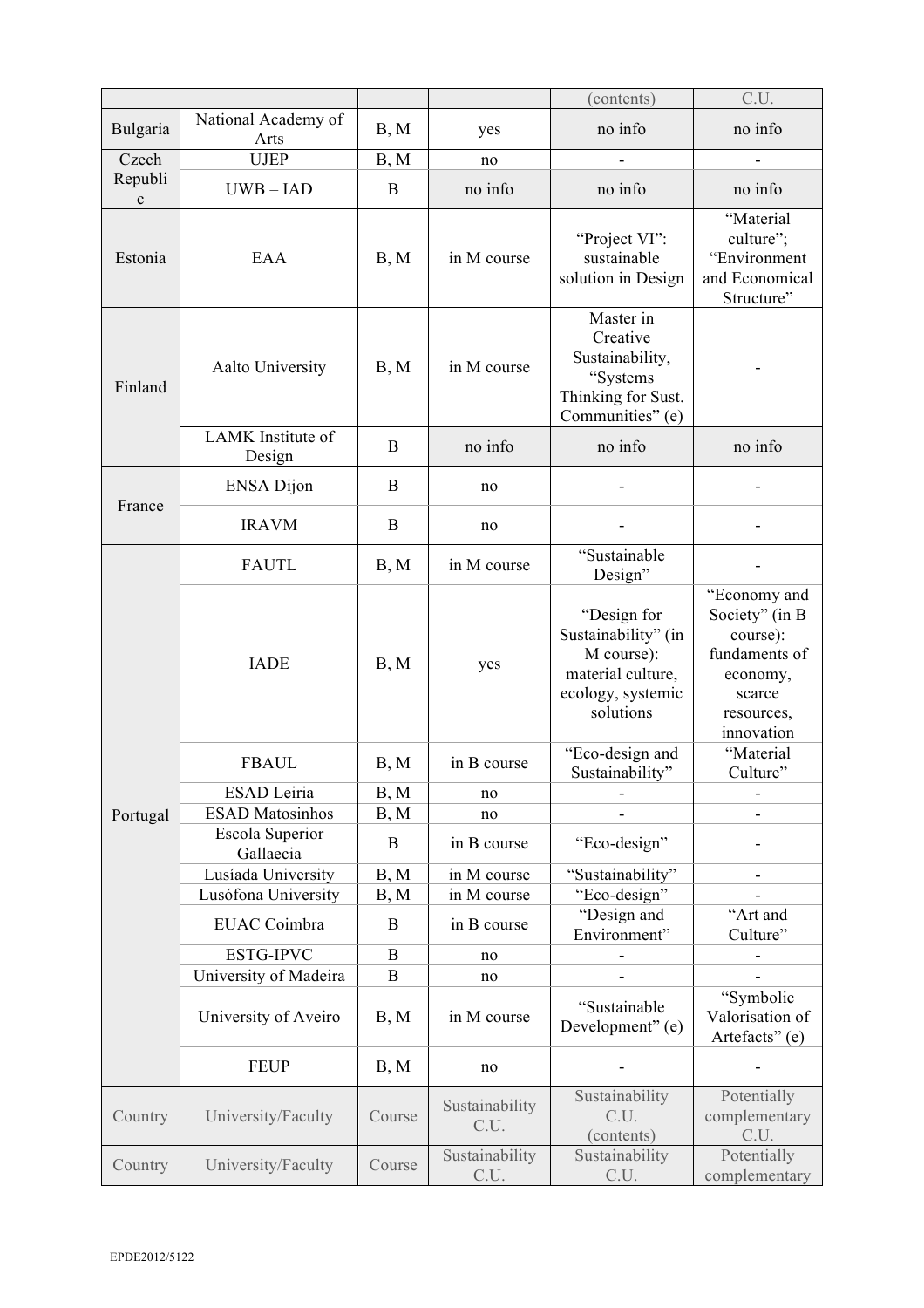|                                                                                   |                                             |        |                        | (contents)                                                                         | C.U.                                 |  |
|-----------------------------------------------------------------------------------|---------------------------------------------|--------|------------------------|------------------------------------------------------------------------------------|--------------------------------------|--|
| <b>UK</b>                                                                         | <b>Central Saint Martins</b>                | B, M   | no                     |                                                                                    |                                      |  |
|                                                                                   | <b>Coventry University</b>                  | B, M   | no                     |                                                                                    |                                      |  |
|                                                                                   | Ravensbourne                                | B      | yes                    | sustainability                                                                     | contextual<br>studies                |  |
|                                                                                   | Royal College of Arts                       | M      | yes                    | "Platform 13":<br>global society,<br>ecology issues,<br>social/behaviour<br>impact |                                      |  |
|                                                                                   | University of Brighton<br>- Faculty of Arts | B, M   | M course               | Master in<br>Sustainable<br>Design                                                 |                                      |  |
| Country                                                                           | University/Faculty                          | Course | Sustainability<br>C.U. | Sustainability<br>C.U.<br>(contents)                                               | Potentially<br>complementary<br>C.U. |  |
| C.U. – curricular unit   B – Bachelor course   M – Master course   (e) – elective |                                             |        |                        |                                                                                    |                                      |  |

At this stage, following the on-going analysis of the education of sustainability in Design courses in EU faculties, we found that a number of the offered courses do not include a sustainability element (36% of the analysed establishments), and when present, it is frequently destined for Master Courses (33 % versus 22% in Bachelor courses). Some courses (17%) offer potentially complementary curricular units, even if separated from the sustainability component, they help understand it better. As mentioned, at this point of our investigation we have partially observed one third of the EU countries (which means that not all high education institutions offering Design education in each country has been analysed yet) and 36 high education institutions, which means that more work needs to be done in order to have more accurate and correct knowledge about the education of sustainability in Design in the European Union context. Figure 1 displays the results so far.





# 4 DISCUSSION AND CONCLUSIONS

At this stage of the analysis of the Design Bachelor courses it is possible to state that the subject of sustainability is presented as being a "closed" component, confined to the teaching of the environmental impact of Design, but not reaching social, cultural or affective issues. Despite that, we found some courses on material culture (offered in addition to Eco-design or Sustainable Design courses), which can help understand sustainability as a complete concept – although they are presented as separate components. Several Master courses include the subject of sustainability in their curricula, even offering interesting perspectives (notice the Master Course 'Creative Sustainability' offered by the School of Art and Design of the Aalto University, which presents an elective workshop called 'Systems Thinking for Sustainable Communities' that aims at understanding the meaning of systems